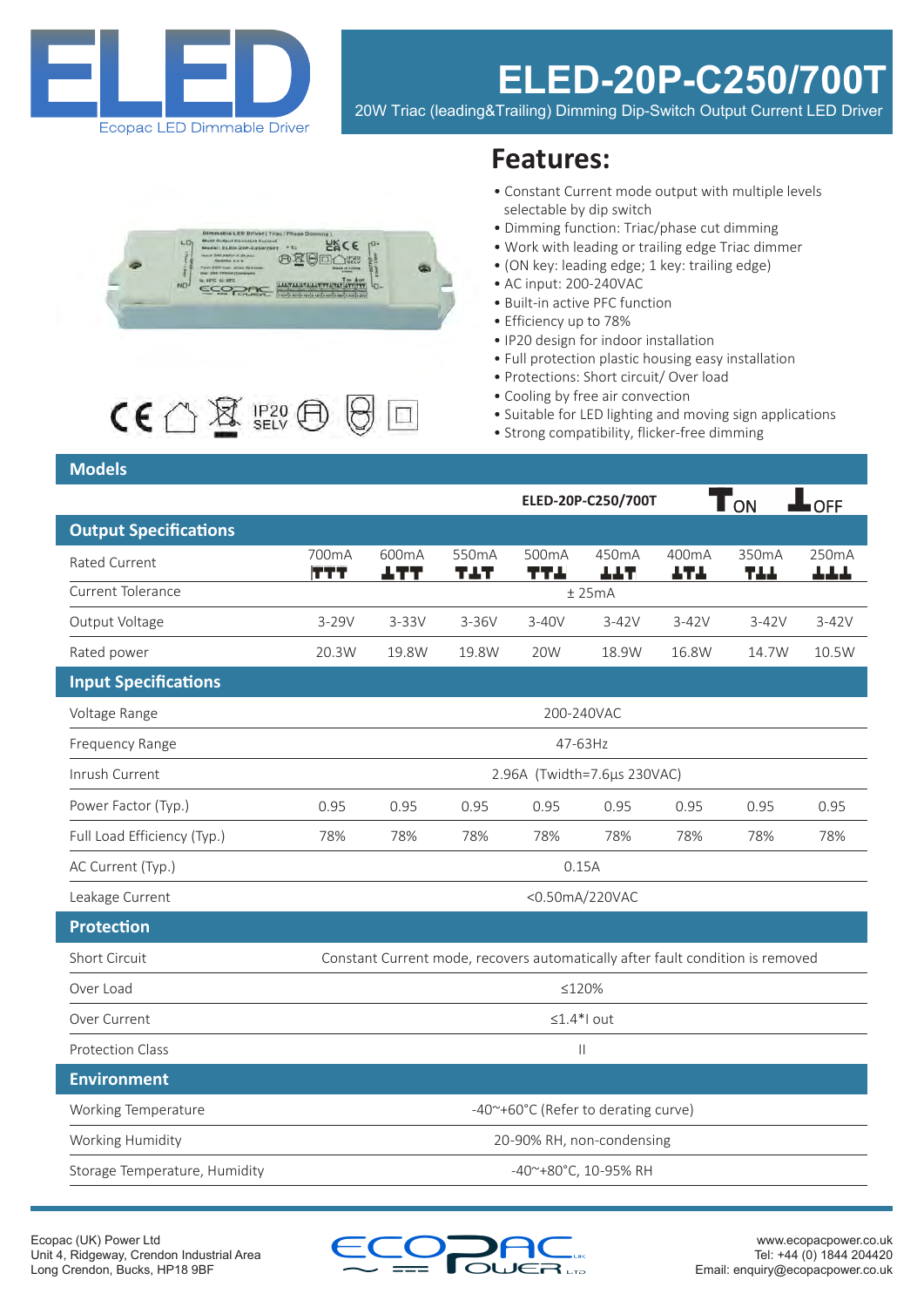

**ELED-20P-C250/700T**

20W Triac (leading&Trailing) Dimming Dip-Switch Output Current LED Driver

| <b>Environment</b>          |                                                                                   |  |  |  |
|-----------------------------|-----------------------------------------------------------------------------------|--|--|--|
| Temperature Coefficient     | ±0.03%/°C (0-50°C)                                                                |  |  |  |
| Vibration                   | 10-500Hz, 2G 12min./ 1 cycle, period for 60min.each along X, Y, Z axes            |  |  |  |
| <b>Safety &amp; EMC</b>     |                                                                                   |  |  |  |
| Safety standards            | EN61347-1, EN61347-2-13, UL8750                                                   |  |  |  |
| Withstand voltage           | $I/P-O/P:3.75KVAC$                                                                |  |  |  |
| Isolation resistance        | I/P-O/P:100MΩ/500VDC/25°C/70%RH                                                   |  |  |  |
| <b>EMC</b> Emission         | Compliance to EN55015, EN61000-3-2,3 (≥50% load), FCC Part 15B                    |  |  |  |
| <b>EMC Immunity</b>         | Compliance to EN61000-4-2,3,4,5,6,11, EN61547, A light industry level (surge 4KV) |  |  |  |
| <b>Other Specifications</b> |                                                                                   |  |  |  |
| Weight                      | $0.10$ kg                                                                         |  |  |  |
| Size                        | 159 x 43x 20 mm                                                                   |  |  |  |
| Packing                     | 320 x 280 x 215 mm (50PCS/CTN)                                                    |  |  |  |

**Mechanical Specifications**

### SP<sub>2</sub>



※Input with DG126 terminals 3P: Live Wire AC (L), Neutral Wire AC(N)

※Output LED SEC with DG126 terminals 2P: output Positive (LED+), output negative (LED-). Connected to LED Lamps.

※Suggested wire diameter: Input 0.75-2mm2; Output:0.5-2mm2.

※Please make sure you connect these correctly otherwise your product will not function correctly and could be damaged.

※Note: Any other requests we can customized.

#### Dimming Operation:

※Output constant current level can be adjusted through input terminal of the AC phase line(L) by connection a Triac dimmer.

※Usually matching with leading edge and trailing edge dimmer both.

At input area of ELED-20 series:

※please try to use the small power dimmer, have access to a wider dimming range,

high-power dimmer is difficult to achieve the output current to zero

※please try to use dimmers with power at least 2 times as the output power of the driver.